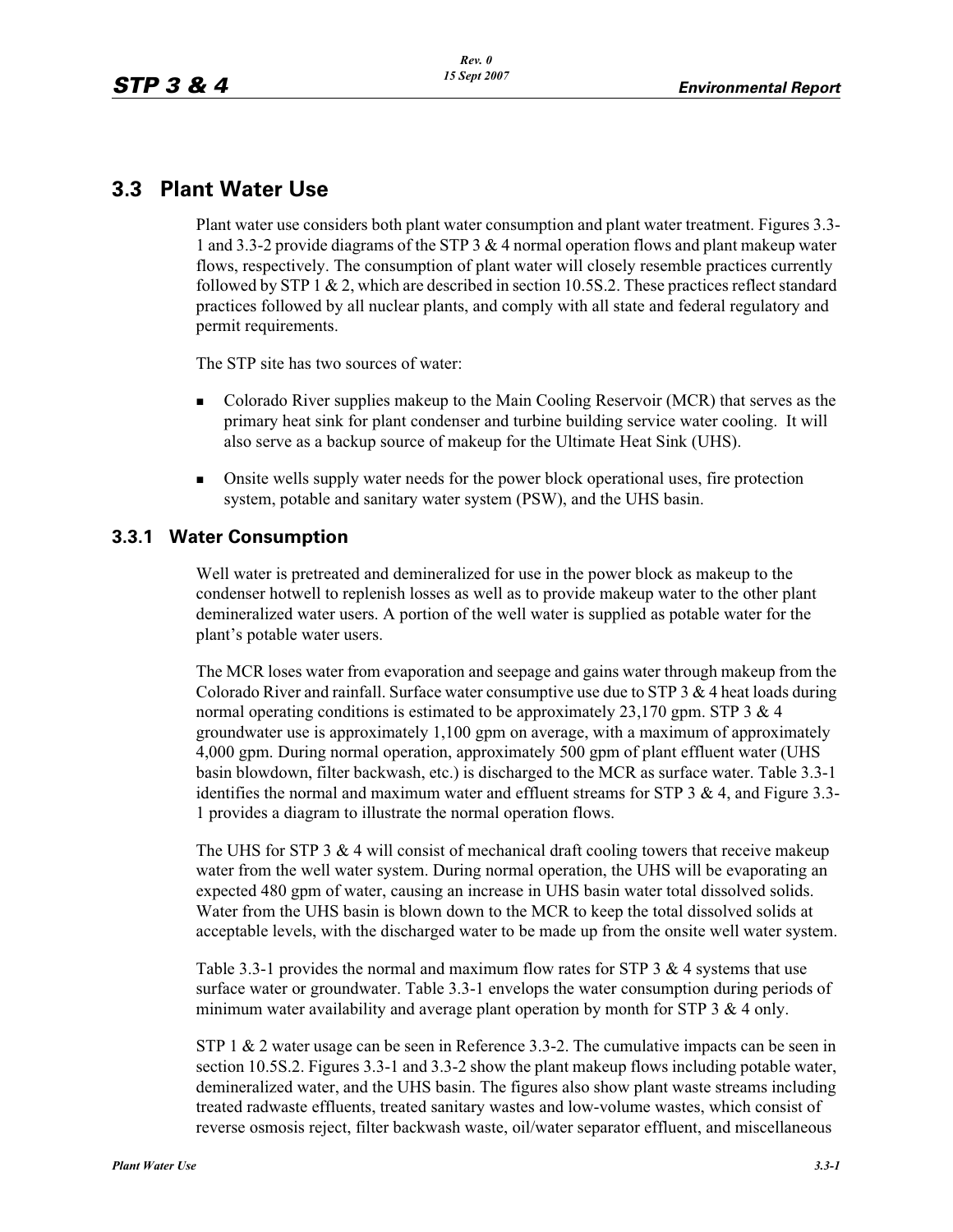drains. The normal values listed in Table 3.3-1 are the expected flow values during normal plant operation at full load and the maximum values are those expected during outages and abnormal conditions such as emergency, hot standby, hot standby with loss of AC or shutdown. The rate of surface water consumption shown in Table 3.3-1 is not directly related to the rates of withdrawal and discharge to the Colorado River. Withdrawal from the Colorado River depends on the river flow rate, river water quality and MCR level. Fluctuations in the makeup water availability are accommodated by the maintaining the MCR water level within an acceptable range.

The flows from the miscellaneous demineralized water drains and low-volume wastewater are released to a wastewater retention basin(s) where it will be sampled prior to discharge. The water will be sent to a discharge line and discharged to the MCR. The treated liquid radwaste effluent and sanitary wastewater will be sent to the discharge line and released to the MCR.

## **3.3.2 Water Treatment**

The water treatment systems for STP  $3 \& 4$  will be similar to those in use at the existing STP 1  $& 2.$  Treatment systems will be required for systems supplied by groundwater, including:

- **EXECONDERATE:** Condensate water makeup
- -UHS basin water makeup
- -Potable water
- -Radwaste
- -Fire protection systems

The circulating water system at STP  $3 \& 4$  draws water from the MCR, which receives its makeup water from the Colorado River. Biocides and anti-scalant will be injected at the circulating water intake structure to control biofouling and scaling in the circulating water system and associated piping.

Well water is first sent to a filtration system, then chemical conditioned (including disinfection), and transported to a filtered water tank. The filters will be periodically backwashed to remove accumulated solids. The filtered water is distributed to the Fire Protection System and the Makeup Water Preparation (MWP) System.

The PSW System distributes drinking water throughout the power plant. The potable water will be distributed at low flow rates during normal plant operation. At peak times, such as refueling, the PSW will provide maximum flows of approximately 50 gpm per unit. The PSW is sized to provide instantaneous flows of up to 200 gpm per unit for short time periods. Potable water peak demands are expected during plant outages due to high plant population.

Demineralized water for plant uses is produced by the MWP System (See Figure 3.3-2). Water is treated by filtration, reverse osmosis, and mixed bed demineralization processes. The MWP System is designed to reduce suspended and dissolved solids, organics, and colloidal particles present in the well water. Before the reverse osmosis system, a water softener system or a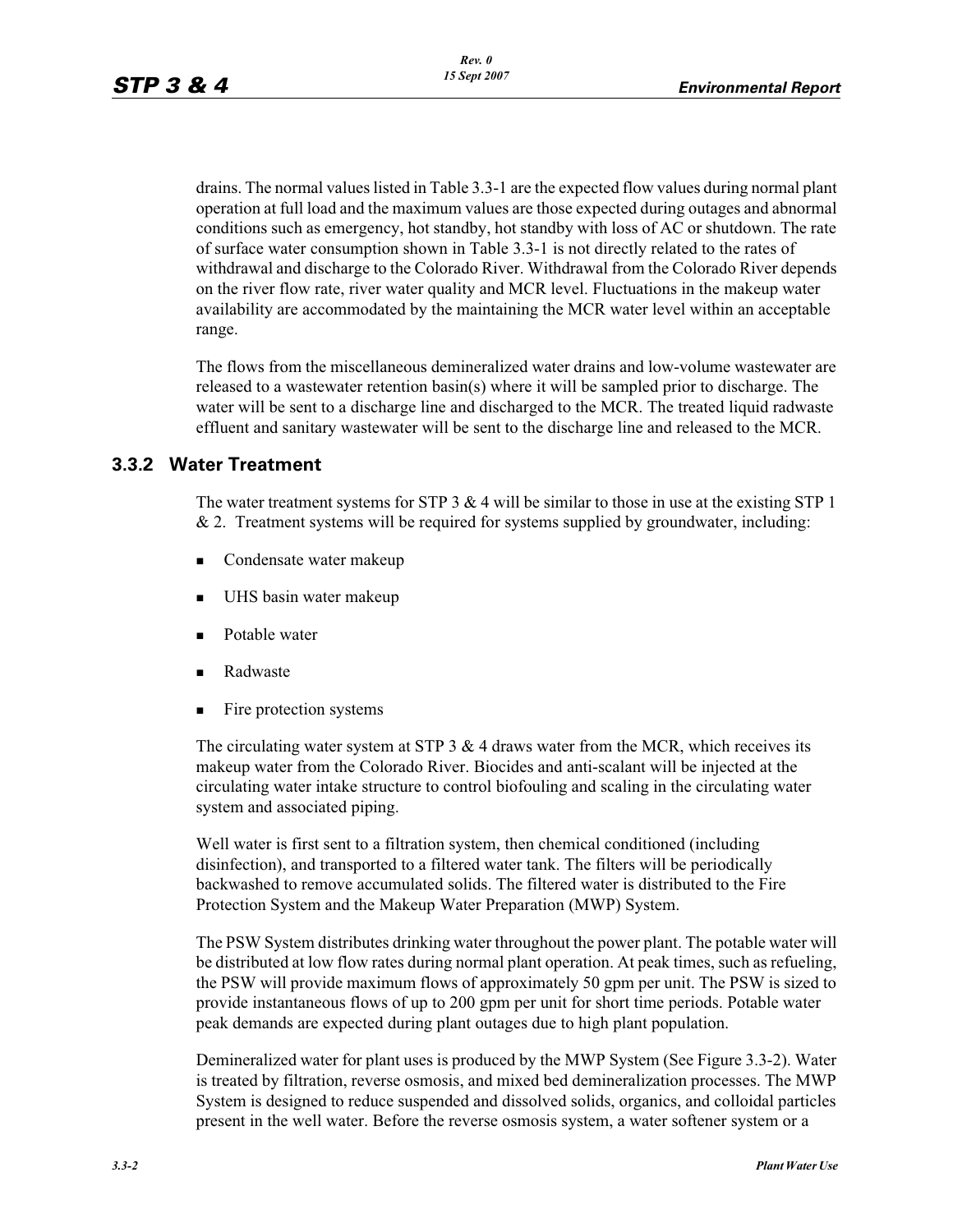combination of sulfuric acid and sodium hexametaphosphate will be added to control fouling. Sodium hydroxide is added to the first pass permeate of the reverse osmosis system to adjust the pH to improve dissolved solids rejection in the second pass. Chemical addition quantities are proportional to water quality and will be added as needed to provide proper water chemistry. The demineralizers will provide final polishing after the reverse osmosis treatment. The demineralizer resins will be regenerated offsite; therefore, no demineralizer regeneration waste will be generated on site. The waste from the filters is sent to a low-volume waste sump and eventually discharged to the MCR. The MWP System will have peak demands mainly during startup and refueling outages. The MWP System provides makeup water to the Makeup Water Condensate (MUWC) System and Makeup Water Purifier (MUWP) System (See Figure 3.3- 2). After filling the systems initially, small quantities of water will be required continuously to replace leakage and drainage from various systems within the power block (See Figure 3.3-2).

The MWP System will meet the demineralized water demand for STP 3 & 4 under normal and maximum operating conditions. Under normal operation, each unit has an overall estimated demineralized water demand of approximately 100 gpm. To support STP 3  $\&$  4, the MWP System will provide an average of approximately 200 gpm of demineralized water. This is the capacity of having a single reverse osmosis train running in a two-pass series configuration. Under emergency and abnormal operation, each unit has an estimated demineralized water demand of approximately 400 gpm. To support one unit at maximum and one unit under normal operation, the MWP System will provide a continuous maximum flow of approximately 500 gpm of demineralized water.

The MWP System sizing is based on meeting maximum flow conditions with four reverse osmosis units. In the normal mode, the reverse osmosis units will be configured as two parallel reverse osmosis trains with each reverse osmosis train consisting of two reverse osmosis units in series (as a two-pass reverse osmosis configuration) to produce up to 400 gpm total demineralized water. The four reverse osmosis units will have the capability to be configured as four parallel single-pass reverse osmosis trains to produce instantaneous flows up to approximately 800 gpm total demineralized water for short time periods.

The MUWC System and the MUWP System both receive water from the MWP System. The MUWC System provides condensate quality water for both normal and emergency operations.

The MUWP System provides makeup water to the following (Reference 3.3-1):

- -Condensate Storage Tank
- -Reactor Building Cooling Water System
- -Turbine Building Cooling Water System
- -Diesel Generator Cooling Water System
- -Liquid Radwaste System
- -Standby Liquid Control Tank
- -Decontamination Station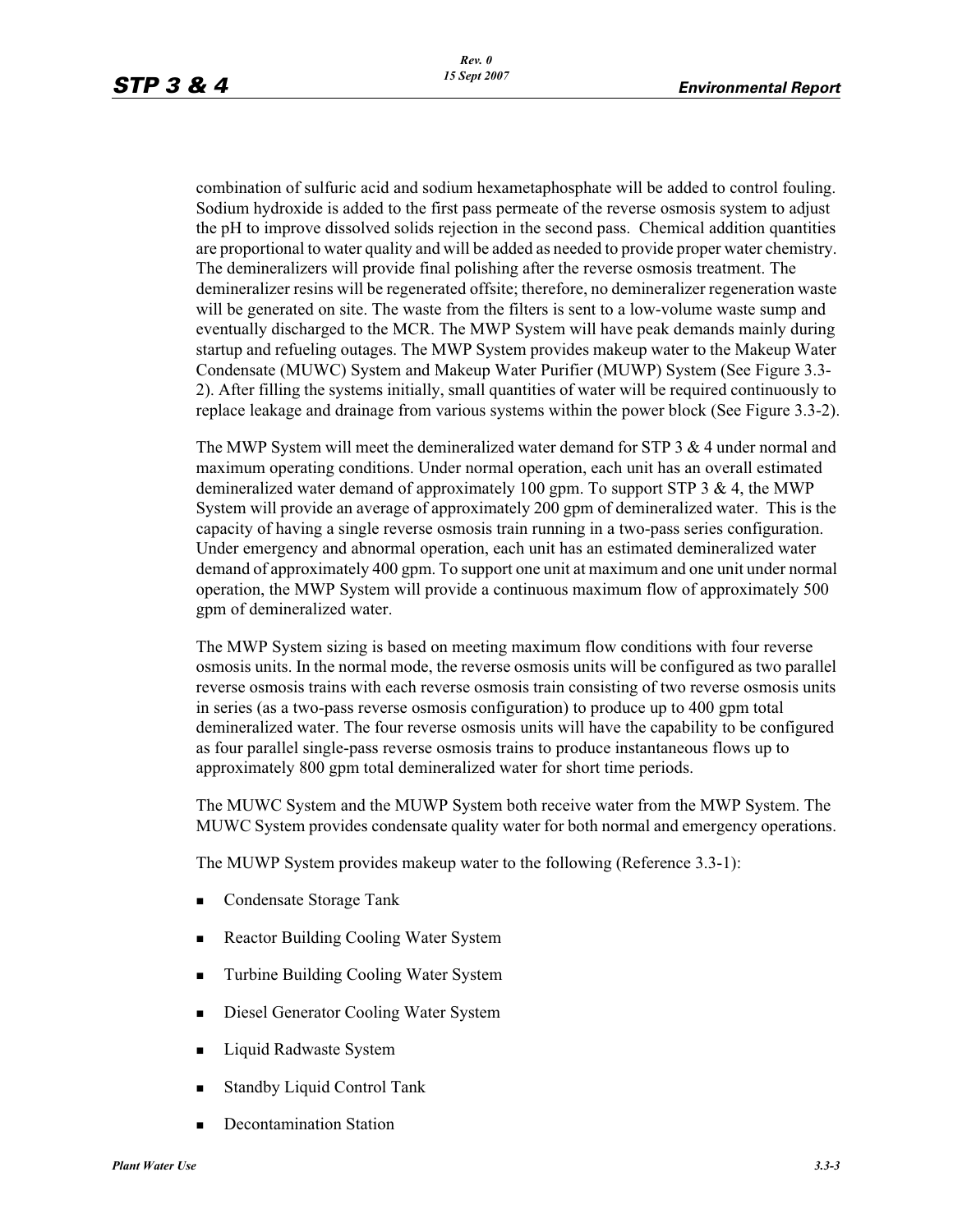- -Plant Chilled Water Systems
- -Plant Laboratories
- -Other Miscellaneous Uses
- -The MUWC System supports the following (Reference 3.3-1):
- -Main Condenser Hotwell
- -Liquid Radwaste System
- -Residual Heat Removal System Flushing
- -High-Pressure Core Flooder System charging and flushing
- -Reactor Core Isolation Cooling System charging and flushing
- -Fuel Pool Skimmer Surge Tanks
- -Cleanup System Phase Separators and Cleanup System Filter Demineralizer
- -Condensate Filter and Demineralizer
- -Other Miscellaneous Uses

Discharges from the systems using demineralized water for makeup are routed to plant sumps, non-radioactive drains, or the liquid radwaste system before discharge.

The MUWC System and the MUWP System interface with the systems stated above but are not limited to only these systems. Most of these systems are closed looped; therefore, makeup will only need to be provided when water levels become low.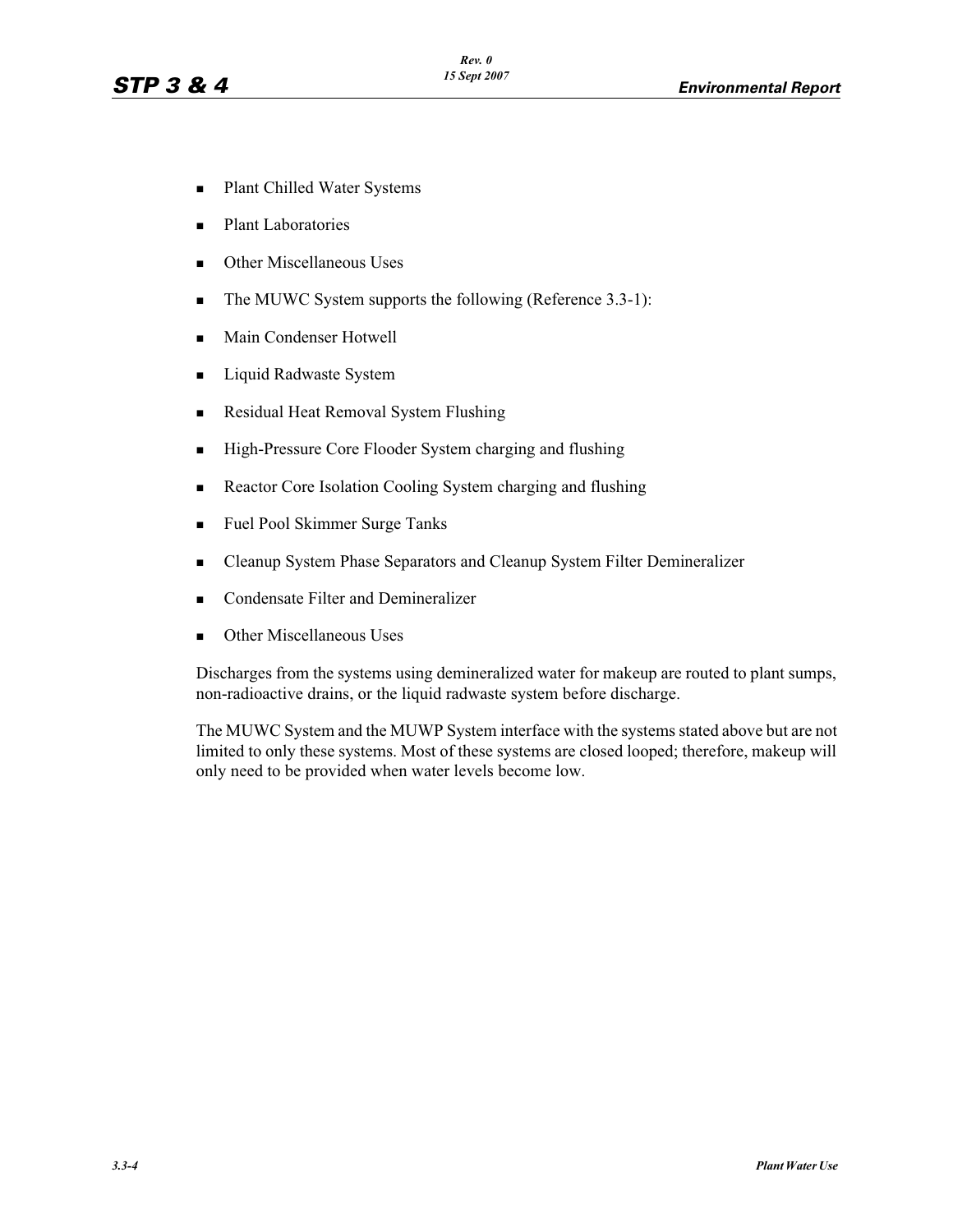### **3.3.3 References**

- 3.3-1 ABWR Design Control Document, GE Nuclear Energy, Revision 4, March 1997.
- 3.3-2 South Texas Project Units 1 and 2 Environmental Report Amendment 10, July 16, 1987.
- 3.3-3 Texas Commission on Environmental Quality, Permit to Discharge Wastes under Provisions of Section 402 of the Clean Water Act and Chapter 26 of the Texas Water Code-Texas Pollutant Discharge Elimination System (TPDES) Permit No. WQ0001908000, Austin, Texas, July 21, 2005.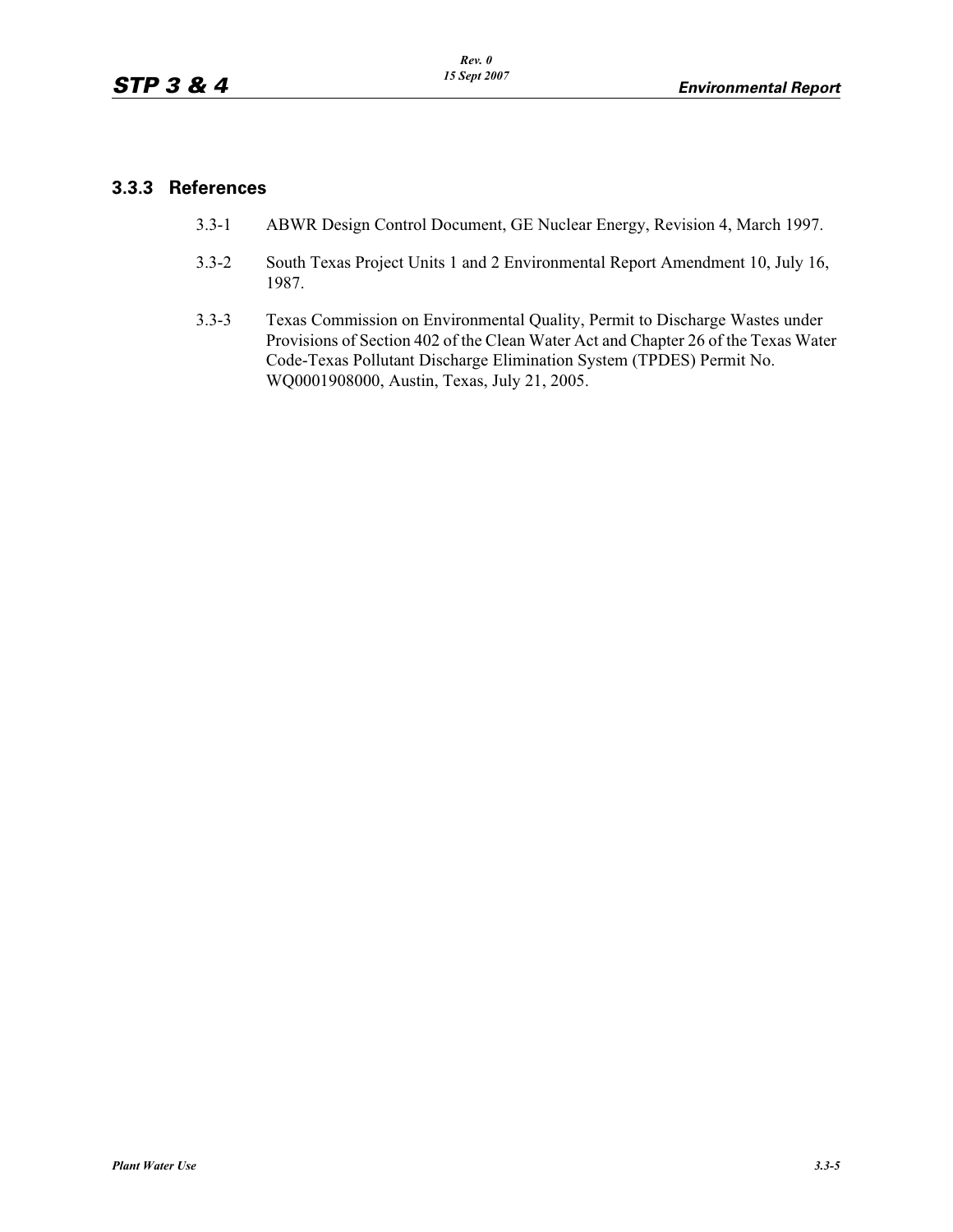|                |                                                             | <b>Normal</b><br>$[1]$ | <b>Maximum</b><br>[1, 2, 7] |                 |
|----------------|-------------------------------------------------------------|------------------------|-----------------------------|-----------------|
| <b>Stream</b>  | <b>Stream Description</b>                                   | (gpm)                  | (gpm)                       | <b>Comments</b> |
|                | <b>Groundwater (Well) Streams</b>                           |                        |                             |                 |
| $\overline{2}$ | <b>Plant Well Water Demand</b>                              | 1,077                  | 3,935                       | $[11]$          |
| 8              | Well Water Demand for UHS System Makeup                     | 720                    | 3,030                       | $[11]$          |
| 4              | <b>UHS Tower Evaporation</b>                                | 480                    | 2,020                       |                 |
| 5              | <b>UHS Tower Blowdown</b>                                   | 231                    | 997                         | [4]             |
| 6              | <b>UHS Tower Circulating Water Flow</b>                     | 85,590                 | 128,400                     |                 |
| 7              | <b>UHS Tower Drift</b>                                      | 9                      | 13                          | $[3]$           |
| 1              | Well Water for Power Plant Makeup/Use                       | 332                    | 805                         | [6]             |
| 15             | Potable Water                                               | 25                     | 100                         |                 |
| 16             | <b>Sanitary Waste</b>                                       | 25                     | 100                         |                 |
| 19             | <b>Filter Effluent</b>                                      | 332                    | 805                         |                 |
| 20             | <b>Filter Backwash Water</b>                                | 17                     | 40                          |                 |
| 21             | <b>Filter Backwash Waste</b>                                | 17                     | 40                          |                 |
| 27             | Demineralized Water to Various Users                        | 200                    | 500                         | [8]             |
| 22             | <b>Reverse Osmosis Influent</b>                             | 300                    | 750                         |                 |
| 23             | <b>Reverse Osmosis Effluent</b>                             | 200                    | 500                         |                 |
| 24             | Reverse Osmosis Reject                                      | 100                    | 250                         |                 |
| 26             | <b>Mixed Bed Effluent</b>                                   | 200                    | 500                         |                 |
| 34             | Liquid Radwaste Treatment Influent                          | 40                     | 280                         |                 |
| 30             | Fire Water System Makeup                                    | 10                     | 10                          |                 |
| 32             | Oil/Water Separator Influent                                | 15                     | 15                          |                 |
| 28             | Equipment/Floor Washdown                                    | 5                      | 5                           |                 |
| 39             | <b>Consumptive Losses</b>                                   | 110                    | 145                         |                 |
| 40             | <b>Demineralized Users Miscellaneous Drains</b><br>Influent | 50                     | 75                          |                 |
| 42             | Startup/Flush Pond                                          | 0                      | 0                           | [5]             |
|                | <b>MCR Streams</b>                                          |                        |                             |                 |
| 9              | <b>MCR Evaporation</b>                                      | 43,082                 | 46,536                      | $[12]$          |
| 9a             | <b>MCR Natural Evaporation</b>                              | 19,912                 | 23,109                      | $[12]$          |
| 9b             | MCR Forced Evaporation from STP 3 & 4                       | 23,170                 | 23,427                      | $[12]$          |
| 11             | <b>MCR Circulating Water Flow</b>                           | $2.4 \times 10^{6}$    | $2.4 \times 10^6$           |                 |
| 12             | <b>MCR Seepage</b>                                          | 0                      | 0                           | [9]             |
| 14             | <b>MCR Rainfall</b>                                         | 0                      | 0                           | $[9]$           |
| 43             | MCR Blowdown to Colorado River                              | 0                      | 138,240                     | $[10]$          |
| 44             | MCR Makeup to UHS (Backup to Wells)                         | 0                      | 0                           | $[11]$          |

# **Table 3.3-1 STP 3 & 4 Water Flow Table**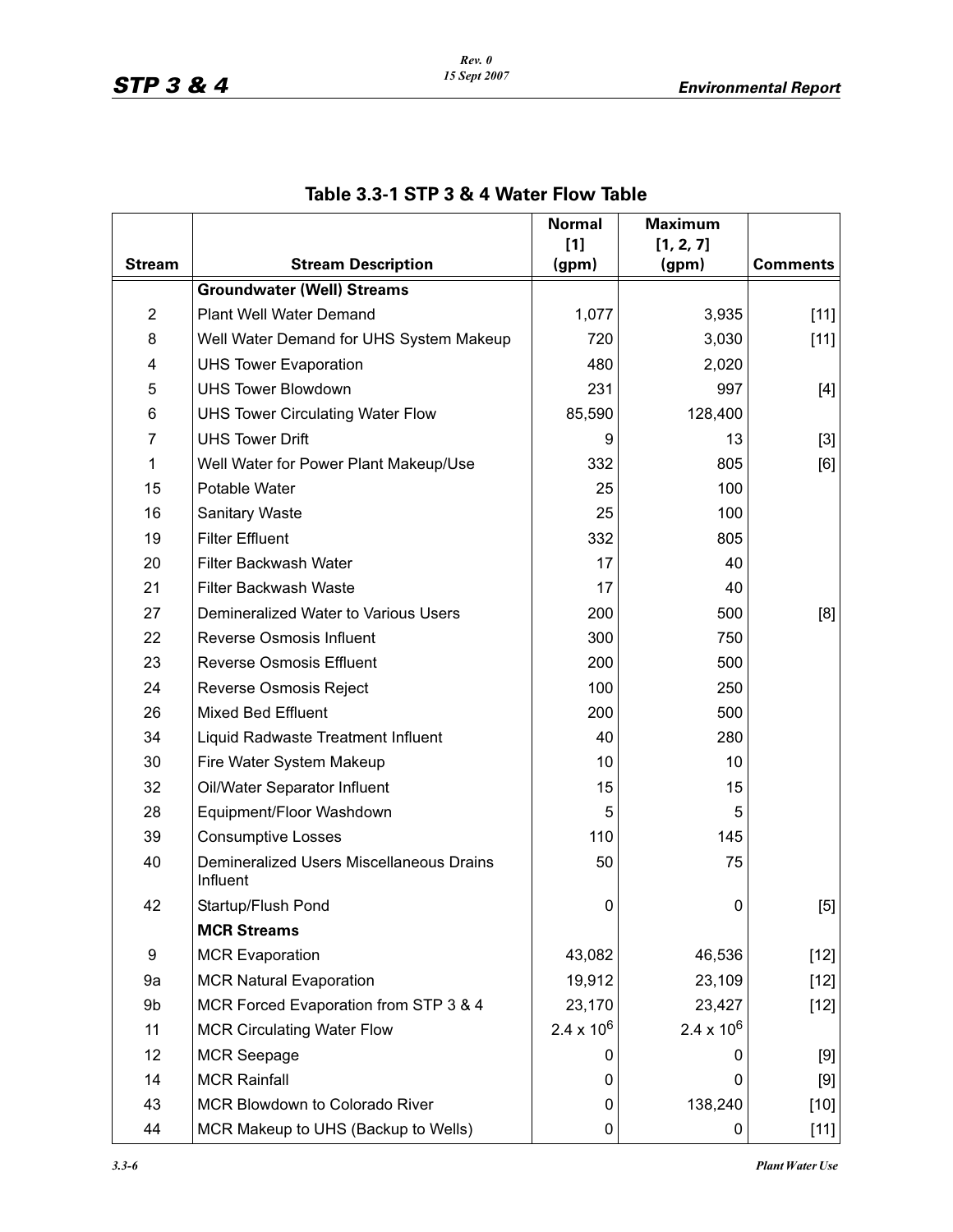|               |                                                       | <b>Normal</b>  | <b>Maximum</b>     |          |
|---------------|-------------------------------------------------------|----------------|--------------------|----------|
| <b>Stream</b> | <b>Stream Description</b>                             | $[1]$<br>(gpm) | [1, 2, 7]<br>(gpm) | Comments |
|               | <b>Surface Water (Colorado River) Streams</b>         |                |                    |          |
| 3             | <b>Total Required River Water to MCR</b>              | 42,604         | 44,779             |          |
| 43            | Total Discharge from MCR to River                     | 0              | 138,240            | [10]     |
|               | <b>Plant Effluent Streams</b>                         |                |                    |          |
| 10            | Final Effluent Discharge Line to MCR                  | 478            | 1,757              |          |
| 35            | <b>Treated Liquid Radwaste</b>                        | 40             | 280                |          |
| 37            | Wastewater Retention Basin Discharge                  | 182            | 380                |          |
| 41            | Demineralized Users Miscellaneous Drains<br>Discharge | 50             | 75                 |          |
| 17            | <b>Treated Sanitary Waste</b>                         | 25             | 100                |          |
| 36            | <b>Total Low Volume Waste</b>                         | 132            | 305                |          |
| 29            | Equipment/Floor Washdown Waste                        | 5              | 5                  |          |
| 31            | Fire Water System Losses                              | 10             | 10                 |          |
| 33            | Oil/Water Separator Effluent                          | 15             | 15                 |          |

#### **Table 3.3-1 STP 3 & 4 Water Flow Table (Continued)**

Notes:

1. The flow rate values are for STP 3 & 4.

2. These flows are not necessarily concurrent.

3. The cooling tower drifts are 0.01% of the tower circulating water flow.

4. The UHS cooling towers are assumed operating at three cycles of concentration.

5. Startup flushes and startup pond discharge would occur only during the initial plant startup phase and potentially after unit outages when system flushes are required.

7. Maximum evaporation from the UHS towers would occur during emergency, hot standby, hot standby with loss of AC, or shutdown conditions. All other maximum flows are during the power block peak demands for makeup water.

- 8. For the normal condition, the reverse osmosis system is operating in a two-pass configuration, in maximum conditions the reverse osmosis is operating in a single-pass parallel configuration.
- 9. The rainfall and seepage have been taken to be 0 gpm because STP 1 & 2 has already taken rainfall and seepage in consideration for its plant water balance (Reference 3.3-2). The addition of STP 3 & 4 has no impact on rainfall and insignificant impact on the seepage rates.
- 10. The MCR has the ability to discharge water to the Colorado River at rates up to a maximum of 138,240 gpm (200 million gallons per day) in accordance with the existing Texas Pollutant Discharge Elimination System (TPDES) permit (Reference 3.3-3). The MCR has been blowndown infrequently during the past 20 years. Makeup water to the MCR during periods of blowdown evolution is not considered since the makeup requirements depend on the MCR water level and river flows.
- 11. These maximum demands are estimated based on one unit in a planned refueling outage, and the second unit in a forced outage using worst case relative humidity. Using average relative humidity, demands for plant well water and UHS makeup are estimated to reduce to 3,305 gpm and 2,400 gpm, respectively. If the demand is higher than the permitted well water levels, UHS makeup for one or both units will be provided from the MCR.
- 12. The forced evaporation shown includes STP 3 & 4 only. The natural evaporation of the MCR is constant and is not impacted by the number of units at the STP site. The natural evaporation of the MCR is not included in the discussion of surface water consumption in section 3.3.1.
- 13. Minimum water availability has no impact on the water balance for STP 3 & 4. The MCR accommodates for fluctuations in makeup water availability. Change in the MCR level does not significantly impact the evaporation.
- 14. Details on groundwater sources and construction requirements for plant water use are discussed in Sections 2.3, 4.2, and 3.9S. Information regarding STP 1 & 2 plant water use can be found in Reference 3.3-2.

<sup>6.</sup> Makeup water for demineralized water, potable water, and fire protection water, and makeup to the UHS basin would be from site wells. The MCR makeup will be from the Colorado River.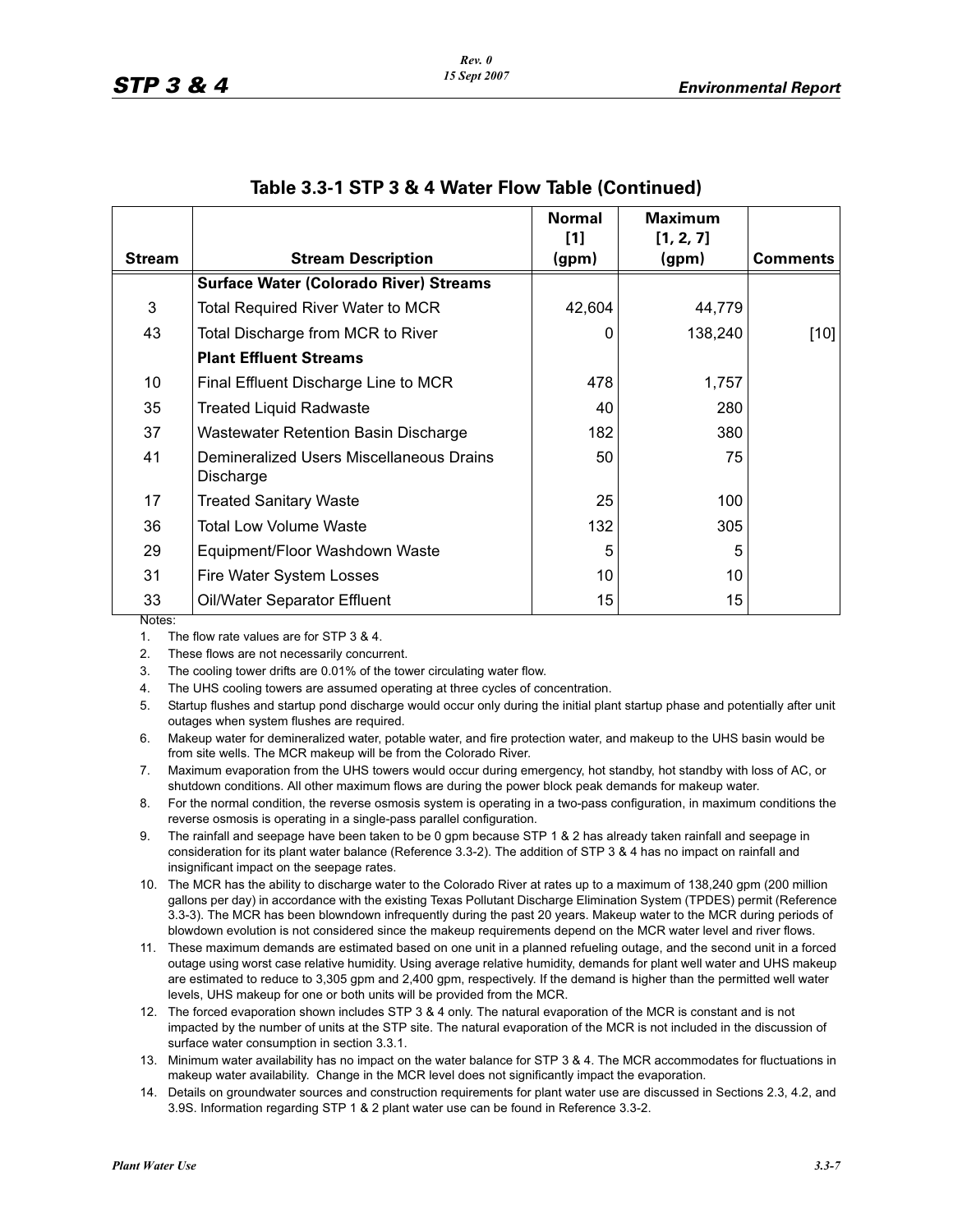

Figure 3.3-1 Water Use Diagram Summary **Figure 3.3-1 Water Use Diagram Summary**